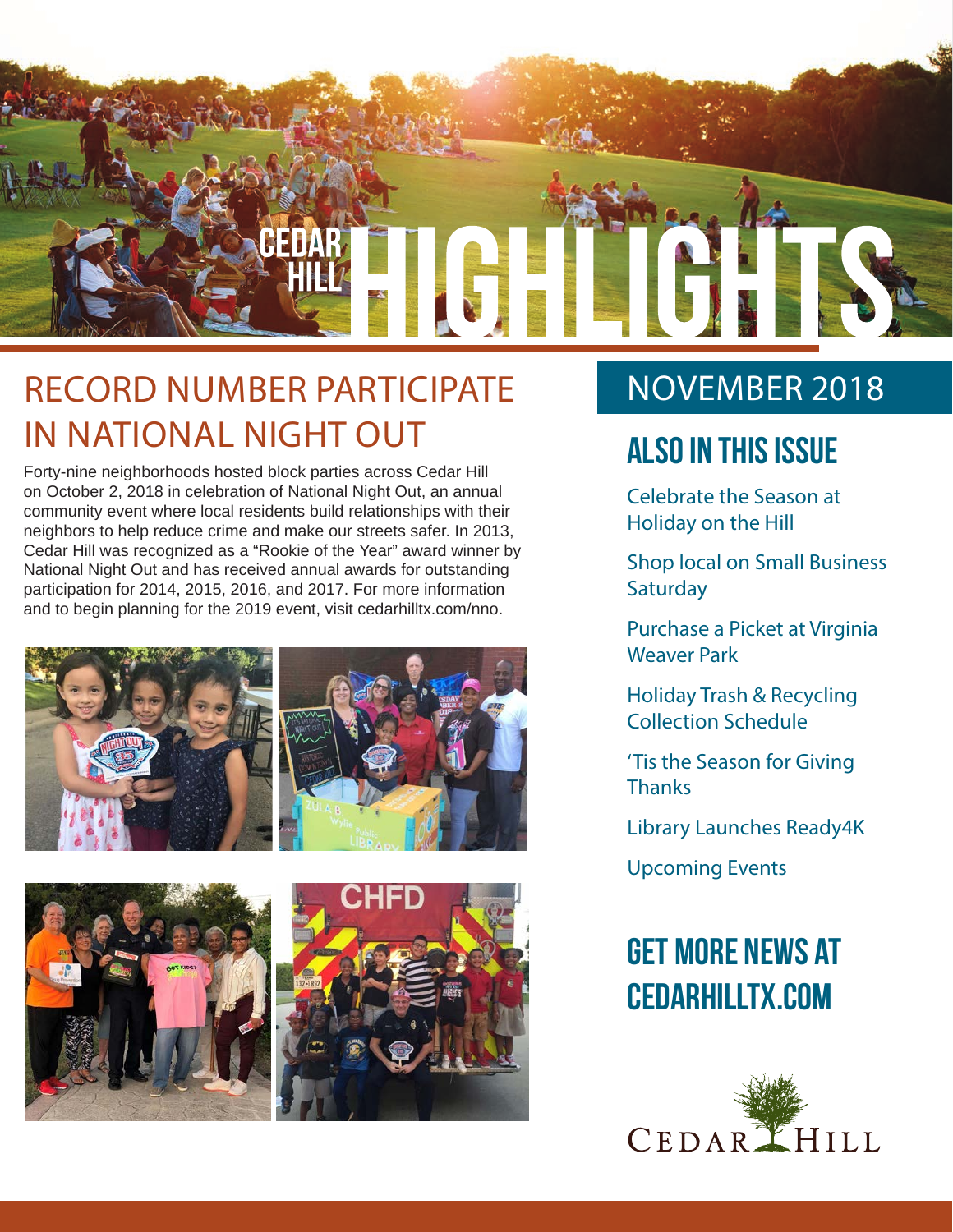# PEOPLE **MAKE IT A COMMUNITY**



Council Member Jami McCain presents a proclamation designating September 28, 2018 as National Good Neighbor Day in Cedar Hill. Visit cedarhilltx.com/neighbor to learn ways to get involved in your neighborhood.



Council Member Wallace Swayze presents a proclamation designating October 15-19, 2018 as Chamber of Commerce Week in Cedar Hill. Visit cedarhillchamber.org to learn more about the Cedar Hill Chamber of Commerce and ways to get involved.



Council Member Chad McCurdy presents a proclamation designating October 2018 as Code Enforcement Appreciation Month in Cedar Hill. Visit cedarhilltx.com/code for more information on common code violations and tips on how to keep your neighborhood in compliance.

### CELEBRATE THE SEASON AT HOLIDAY ON THE HILL

Join friends and neighbors in a celebration of the season at the annual Holiday on the Hill on Thursday, December 6 from 6 to 8 p.m. Guests will experience the magical story of The Polar Express brought to life in Historic Downtown Cedar Hill. The event features train rides, holiday kids activities, festive crafts, a reindeer petting zoo, live performances, photos with Santa, and the official lighting of the City of Cedar Hill tree. Kids are encouraged to wear their pajamas, just like in the story. You don't want to miss this free family event!



### SHOP LOCAL ON SMALL BUSINESS SATURDAY

Together, small businesses form the engine that drives the local economy. They are part of the distinctive character of Cedar Hill and offer unique products and personalized services.This holiday season you can support local small businesses by celebrating Shop Small Saturday on November 24, 2018. Shop Small Saturday is a nationwide movement to celebrate small businesses every day and to help communities thrive. Visit shopsmall.com to find participating Cedar Hill businesses.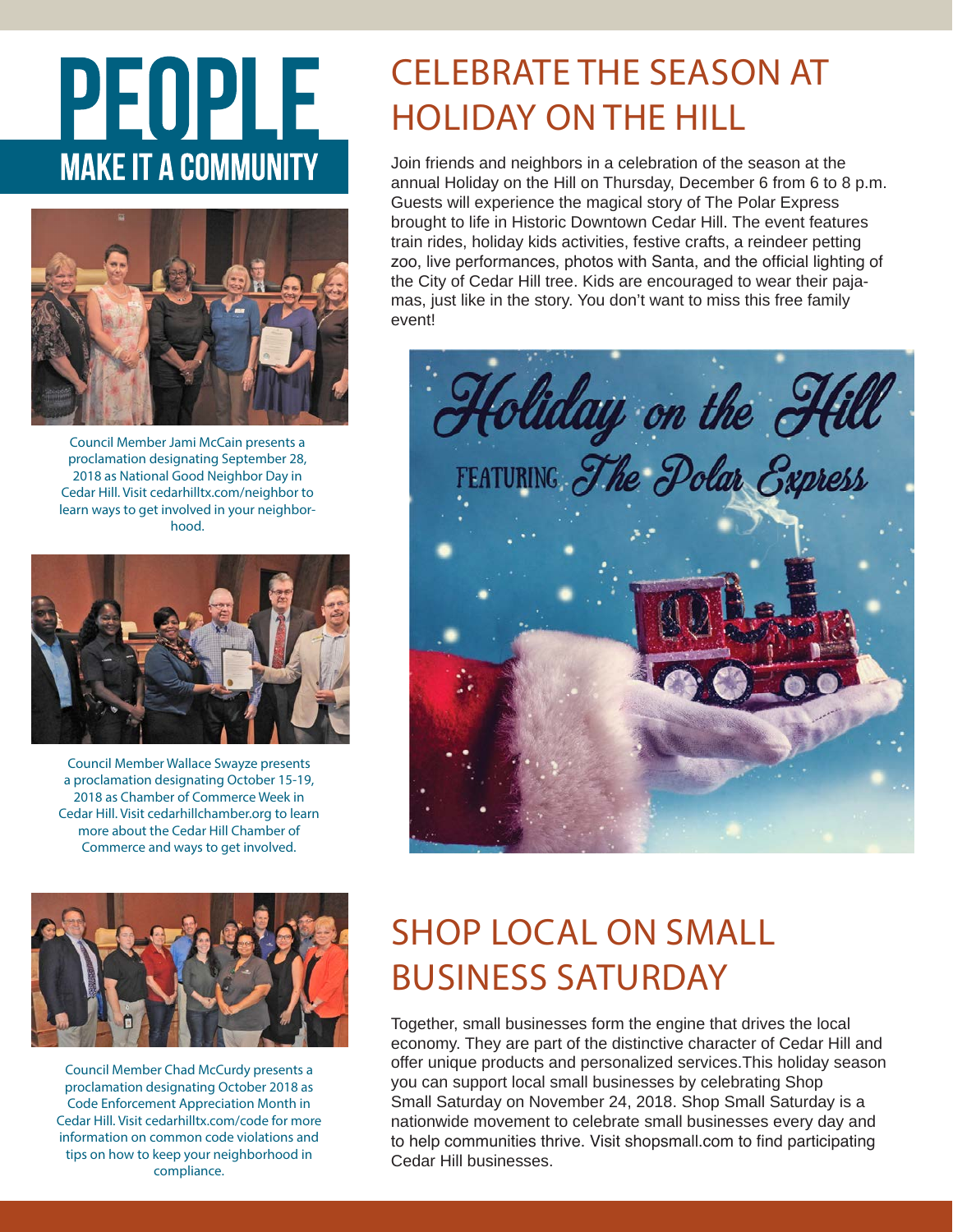### PURCHASE A PICKET AT VIRGINIA WEAVER PARK

This fall, construction will begin on a new creative playground at Virginia Weaver Park to replace the existing wooden structure. The new playground, made of 100% recycled plastic lumber, will be inclusive for children of all ages and abilities. Community members can leave a lasting mark on the project by purchasing a personalized fence picket that will be displayed at the playground. Pickets are available for purchase for \$100 at cedarhilltx.com/playground.



### HOLIDAY TRASH & RECYCLING COLLECTION SCHEDULE

Waste Management will not collect trash or recycling on Thanksgiving Day, Christmas Day, or New Year's Day.

For Thanksgiving Day (Thursday, November 22), trash and recycling that is normally collected on Thursday will be collected on Friday, November 23, and trash that is normally collected on Friday will be collected on Saturday, November 24.

For Christmas Day (Tuesday, December 25), trash and recycling that is normally collected on Tuesday will be collected the prior Saturday, December 22. For New Year's Day (Tuesday, January 1) trash and recycling that is normally collected on Tuesday will be collected the prior Saturday, December 29.

Brush and bulk item collection are not impacted by the holiday schedule. For more information on trash and recycling collection, visit cedarhilltx.com/trash.

## **CALENDAR** OF UPCOMING EVENTS

#### City Council Meetings

Nov 13 & Dec 11 at 7 p.m. Cedar Hill Government Center 285 Uptown Blvd View agendas at cedarhilltx.com/agenda.

#### Holiday Closures

Cedar Hill Government Center Offices, the Alan E. Sims Cedar Hill Recreation Center, Tri-City Animal Shelter, Senior Center, and Zula B. Wylie Public Library will be closed on Thursday, Nov 22, Friday, Nov 23, Monday, Dec 24, Tuesday, Dec 25 & Tuesday, Jan 1 in observance of Thanksgiving, Christmas, and New Year's Day holidays.

#### Small Business Saturday Saturday, Nov 24

Small Business Saturday encourages support for small local businesses. Find Cedar Hill small businesses at shopsmall.com.

#### Holiday on the Hill

Dec 6 from 6 to 8 p.m. Historic Downtown Cedar Hill Experience the magical story of The Polar Express, including train rides, kids activities & crafts, reindeer petting zoo, and the official lighting of the Cedar Hill tree. Find event details at cedarhilltx.com.

#### CHISD Bus Tours

Dec 12 from 10:30 a.m. to noon Cedar Hill Government Center 285 Uptown Blvd. Register at chisd.net/bustours.

**View the full calendar at cedarhilltx.com, or subscribe to 'This Week in Cedar Hill' at cedarhilltx.com/twich.**